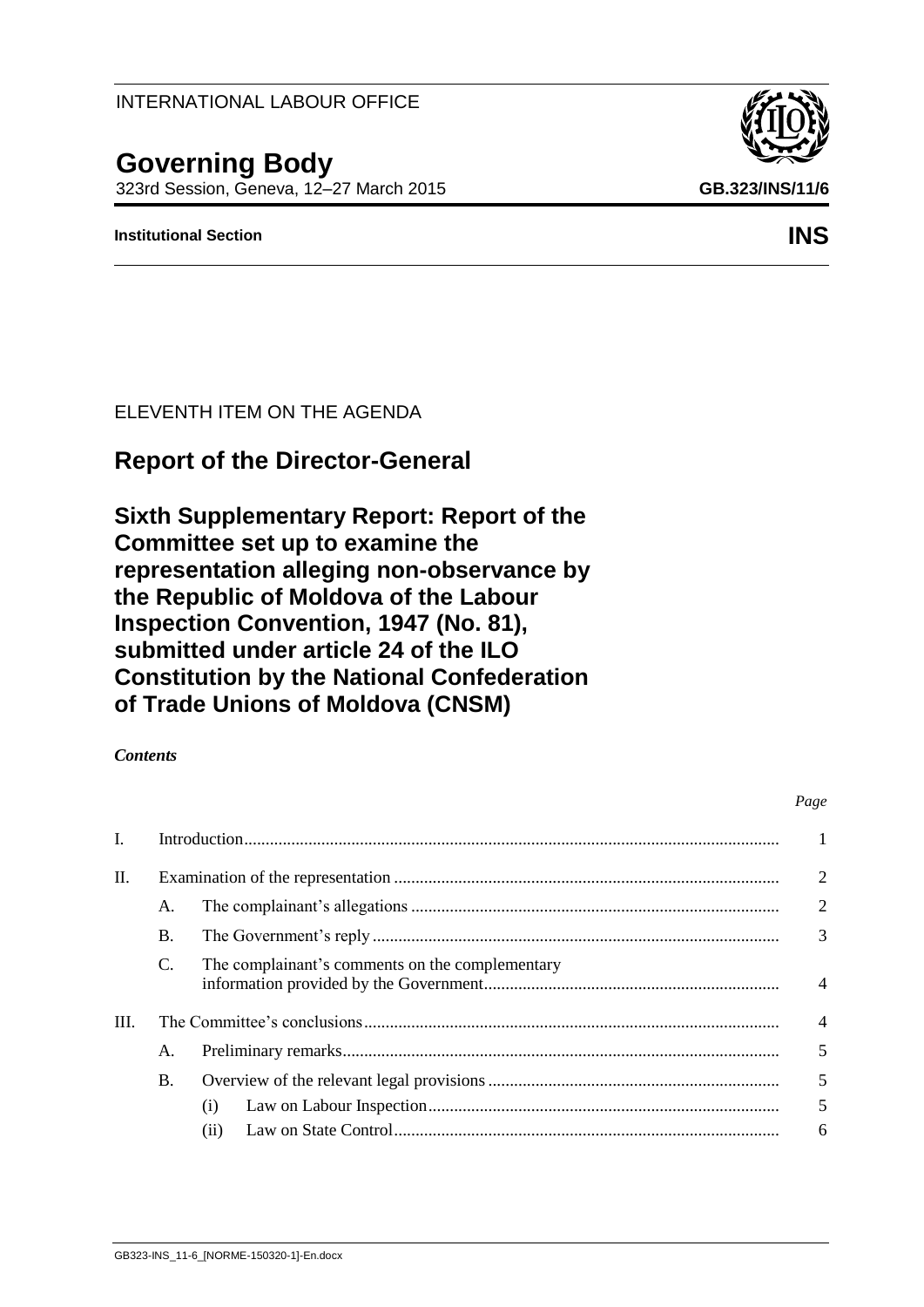#### *Page*

|     | C. | Examination of the conformity of the legislation with                  |                                                           |                |  |  |
|-----|----|------------------------------------------------------------------------|-----------------------------------------------------------|----------------|--|--|
|     |    | (i)                                                                    |                                                           | $\overline{7}$ |  |  |
|     |    |                                                                        | (a)                                                       | $\overline{7}$ |  |  |
|     |    |                                                                        | (b)                                                       | 7              |  |  |
|     |    |                                                                        | Requirements of the Convention with respect to the<br>(c) | 8              |  |  |
|     |    | (ii)                                                                   |                                                           | 8              |  |  |
|     |    |                                                                        | (a)                                                       | 8              |  |  |
|     |    |                                                                        | Requirements of the Convention with respect to the<br>(b) |                |  |  |
|     |    |                                                                        |                                                           | 9              |  |  |
|     | D. | Examination of the conformity of the legislation with Article 16<br>10 |                                                           |                |  |  |
|     |    | (i)                                                                    |                                                           | 10             |  |  |
|     |    |                                                                        | (a)                                                       | 10             |  |  |
|     |    |                                                                        | (b)                                                       | 11             |  |  |
|     |    | (ii)                                                                   |                                                           | 11             |  |  |
|     |    |                                                                        | (a)                                                       | 11             |  |  |
|     |    |                                                                        | (b)                                                       | 12             |  |  |
|     | Ε. | Examination of the draft amendments to the Law on State Control,       |                                                           |                |  |  |
|     |    |                                                                        |                                                           | 12             |  |  |
| IV. |    |                                                                        |                                                           |                |  |  |
|     |    |                                                                        |                                                           |                |  |  |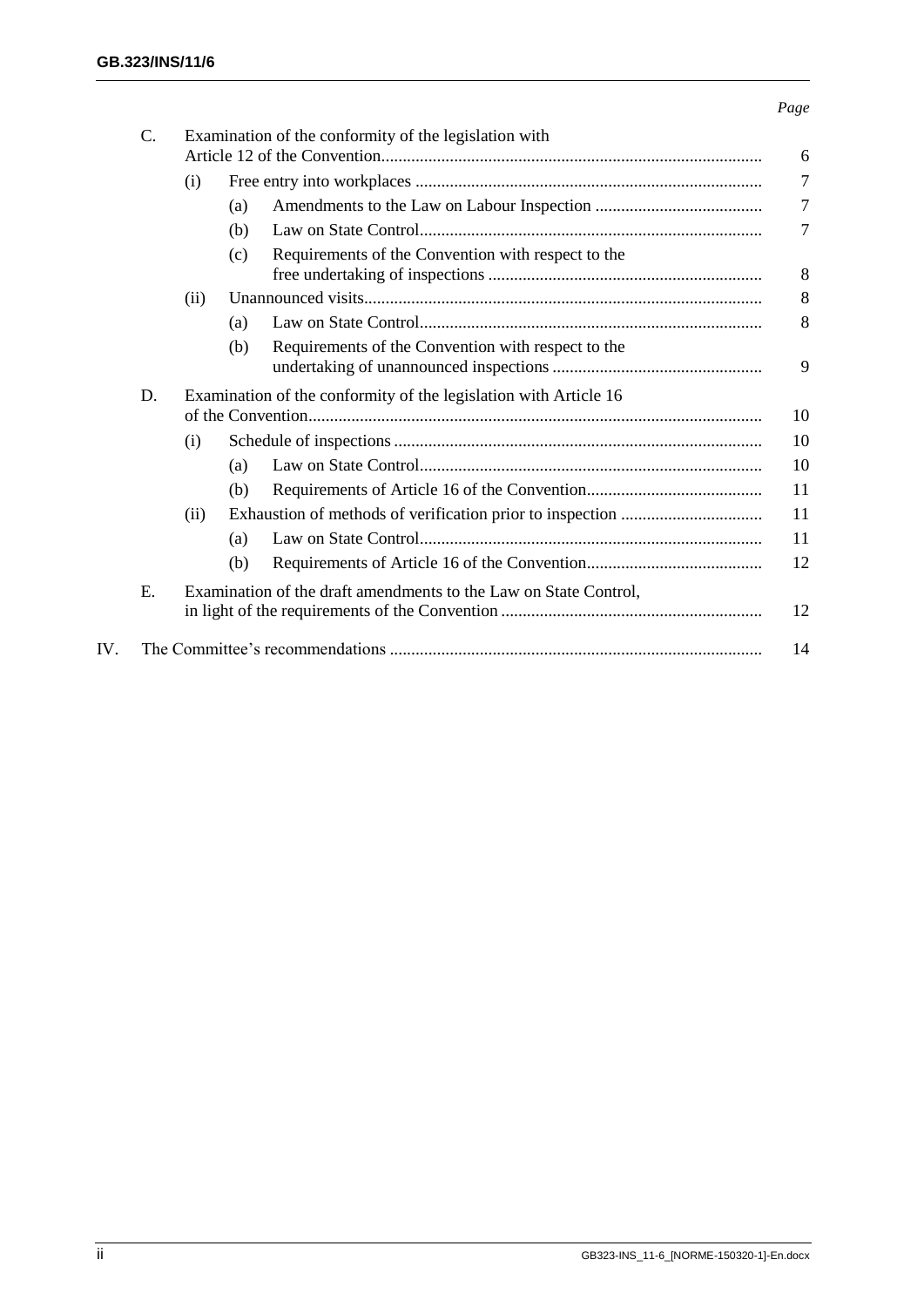# <span id="page-2-0"></span>**I. Introduction**

- **1.** In a communication dated 18 June 2013, the National Confederation of Trade Unions of Moldova (CNSM) addressed a representation to the International Labour Office, in accordance with article 24 of the ILO Constitution, alleging non-observance by the Republic of Moldova of the Labour Inspection Convention, 1947 (No. 81).
- **2.** Convention No. 81 was ratified by the Republic of Moldova on 12 August 1996 and is in force in the country.
- **3.** The following provisions of the Constitution of the International Labour Organisation relate to representations:

#### *Article 24*

In the event of any representation being made to the International Labour Office by an industrial association of employers or of workers that any of the Members has failed to secure in any respect the effective observance within its jurisdiction of any Convention to which it is a party, the Governing Body may communicate this representation to the government against which it is made, and may invite the government to make such statement on the subjects as it may think fit.

#### *Article 25*

If no statement is received within a reasonable time from the government in question, or if the statement when received is not deemed to be satisfactory by the Governing Body, the latter shall have the right to publish the representation and the statement, if any, made in reply to it.

- **4.** The representation procedure is governed by the Standing Orders concerning the procedure for the examination of representations under articles 24 and 25 of the ILO Constitution, as revised by the Governing Body at its 291st Session (November 2004).
- **5.** In accordance with articles 1 and 2, paragraph 1, of the above Standing Orders, the Director-General acknowledged receipt of the representation, informed the Government of the Republic of Moldova and brought it before the Officers of the Governing Body.
- **6.** At its 319th Session (October 2013), the Governing Body decided that the representation was receivable and set up a tripartite committee to examine the matter. The Governing Body appointed Ms Carmen Dumitriu (Government member, Romania), Ms Lidija Horvatić (Employer member, Croatia), and Mr Bogdan Iuliu Hossu (Worker member, Romania) as members of the tripartite committee. Following the election of the members of the Governing Body in June 2014, Mr Bogdan Iuliu Hossu was replaced by Ms Silvana Cappuccio (Worker member, Italy).
- **7.** The Government of the Republic of Moldova submitted information in reply to the representation on 11 November 2013 and 16 June 2014. Complementary information was provided by the Government in a communication dated 8 August 2014. The CNSM submitted its comments concerning this complementary information in a communication dated 13 October 2014.
- **8.** The Committee met on 19 and 24 March 2015 to examine the case and adopt its report.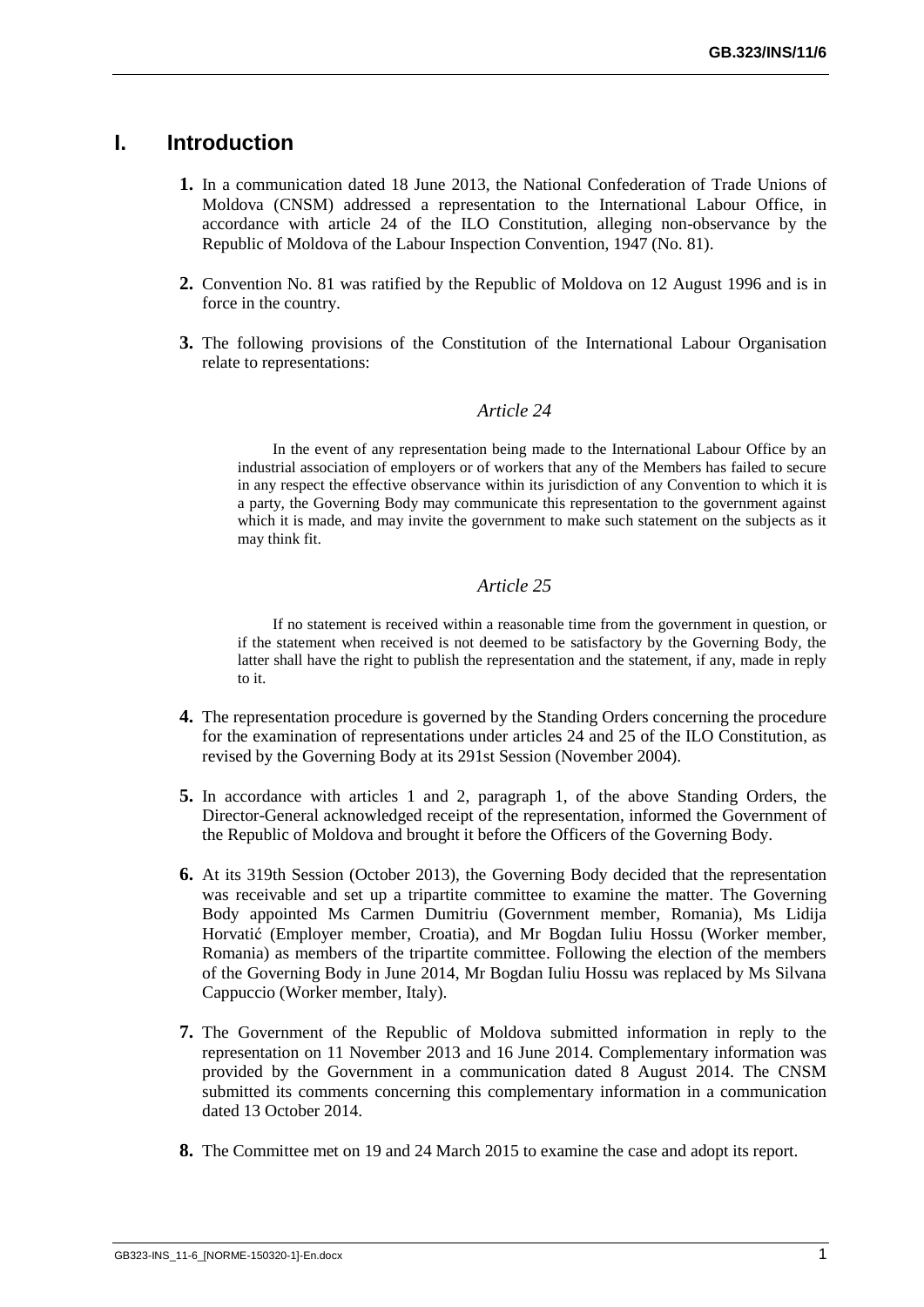# <span id="page-3-0"></span>**II. Examination of the representation**

# <span id="page-3-1"></span>**A. The complainant's allegations**

- **9.** In its communication dated 18 June 2013, the complainant organization alleges nonobservance by the Government of the Republic of Moldova of Convention No. 81, indicating that several provisions of Law No. 131 of 2012 on state control of entrepreneurship activities (Law on State Control) are incompatible with Convention No. 81, in particular with Articles 12 and 16.
- **10.** The CNSM indicates that Law No. 140-XV of 2001 on labour inspection (Law on Labour Inspection) establishes the labour inspectorate and determines its objectives and responsibilities, including its methods and procedures for carrying out monitoring of the observance of legislation. The Law outlines the rights of labour inspectors, including the right to visit freely at any time, day or night, workplaces, without notifying the employer. The CNSM also refers to the provisions contained in the Labour Code of 2003 related to labour inspection (contained in Title XIII). The trade union asserts that the Law on Labour Inspection, as well as the provisions concerning labour inspection in the Labour Code, are in conformity with Convention No. 81.
- **11.** The CNSM states that, pursuant to the adoption of the Law on State Control in 2012, the labour inspectorate is now subject to the provisions of this Law. It provides an excerpt of the annex of the Law, which indicates that the state labour inspectorate is included in the list of the bodies to which the Law applies. It alleges that subjecting the labour inspectorate to the provisions of the Law on State Control is contrary to the principles of Convention No. 81, and refers in this regard to sections  $3(g)$ ,  $7(2)$  and  $(3)$ ,  $14(1)$  and  $18(1)$  of the Law.
- **12.** The CNSM indicates that section 3(g) of the Law on State Control provides that controls shall only be performed if absolutely necessary for carrying out the functions of the monitoring authority, and only when other means to verify compliance have been exhausted. Section 7(2) provides that the supervisory authority (such as the labour inspectorate) shall send a request to the body empowered with the right to initiate controls (and empowered to grant a mandate for control) in order to be able to perform a control action. Section 7(3) provides that the mandate to perform a control will be issued if the control requested is included in the schedule of controls of that supervisory authority, or if the conditions set by the law for unannounced controls are met. Section 14 of the Law provides that the same supervisory authority is not entitled to perform a control of the same entity more than once in a calendar year. Section 18 of the Law provides that notice of the decision to carry out a control shall be sent to the entity subject to control at least five working days prior to the carrying out of the control.
- **13.** The CNSM asserts that these provisions are not in conformity with Article 12 of Convention No. 81, as they do not permit labour inspectors with the proper credentials to enter freely and without previous notice any workplace liable to inspection, or to enter by day any premises which they may have reasonable cause to believe are liable to inspection. The CNSM also indicates that the performance of controls exclusively according to a schedule and not more than once a calendar year is not in conformity with Article 16 of Convention No. 81, which provides that workplaces shall be inspected as often and as thoroughly as is necessary to ensure the effective application of the relevant legal provisions.
- **14.** The CNSM also states that during the elaboration of the Law on State Control, it submitted, in December 2012, its observations on the draft to the Government and requested that the state labour inspectorate be removed from the remit of the Law. The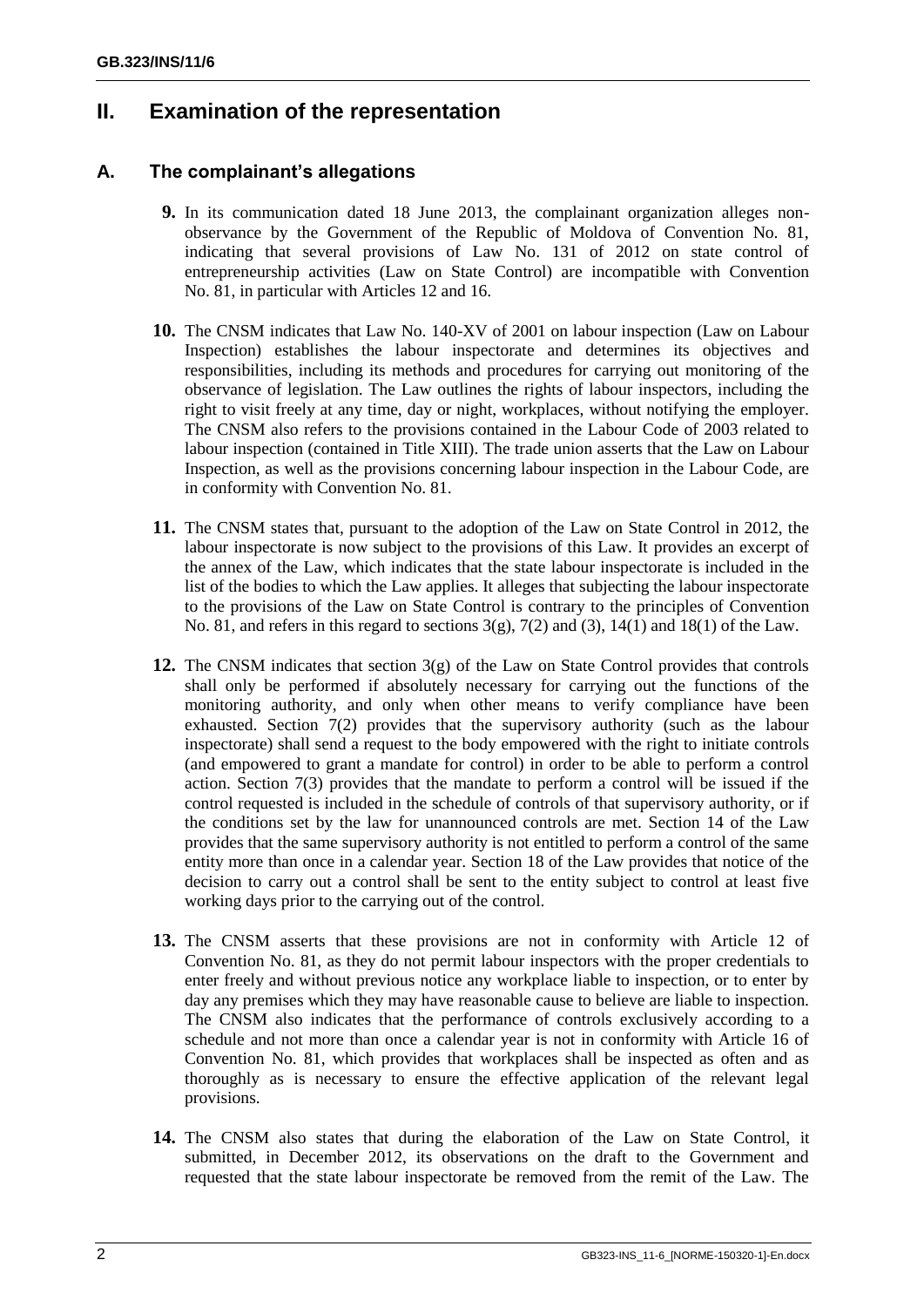CNSM indicates that this proposal was rejected, and that the Government replied that the purpose of the Law was to prevent cases of abuse by the relevant authorities in the carrying out of their control functions. In this respect, the CNSM includes as annexes to its representation several communications it exchanged with the Government.<sup>1</sup>

**15.** The CNSM also refers to the Government's proposal to amend the Law on Labour Inspection,  $2$  in order to bring it into compliance with the provisions of the Law on State Control. The purpose of this amendment was to delete section  $11<sup>2</sup>(2)$  of the Law on Labour Inspection, which provided that unannounced controls could be carried out on the initiative of the labour inspector without a mandate for control. The CNSM states in a letter annexed to the representation, sent by the CNSM to the Prime Minister on 31 January 2013,  $3$  that the amendment would have the effect of prohibiting labour inspectors from carrying out unannounced controls without having a mandate for control, and is not in conformity with Article 12 of the Convention.

#### <span id="page-4-0"></span>**B. The Government's reply**

- **16.** In a communication dated 11 November 2013, the Government indicated that it had convened a working meeting in November 2013, in order to discuss the complaint, inviting representatives of the CNSM, the state labour inspectorate, the Ministry of Health and the union of health professionals. The Government indicated that, as a result of the meeting, it had initiated amendments to the Law on State Control. In a communication dated 16 June 2014, the Government specified that it was in the process of drafting proposed amendments to amend the Law on State Control. These amendments would aim to exclude "collisions" with sectoral acts, including the Law on Labour Inspection, and to ensure compliance with Convention No. 81.
- **17.** In July 2014, the Office sent a letter requesting complementary information on the proposed amendments to the Law on State Control. In a communication dated 8 August 2014, the Government communicated a "first draft" of these amendments (draft amendments to the Law on State Control).
- **18.** Pursuant to the draft amendments, a new section 1(5) would be inserted into the Law that states that the provisions of the Law on State Control would not be "applicable if some inherent characteristics of certain activities of state control on labour, security and health at work are inevitably in contradiction with its provisions. In this case, the control in this field will be made under the Law on Labour Inspection, taking into account, as possible, the provisions of the present law". Section 14 of the Law on State Control would be amended to state "the same monitoring body has no right to exercise control of the same persons more than once within a calendar year except in cases foreseen by law" (proposed changes underlined). Section 18 of the Law would be supplemented with a paragraph that would state that section 18(1), which requires that the decision to carry out a control be sent to the entity subject to control at least five working days prior to the carrying out of the control, "would not be applicable in cases foreseen by law". As regards section 19, a new

 $2$ <sup>2</sup> The amendment to the Law on Labour Inspection was subsequently adopted, in 2013, by Law No. 139.

 $1$ <sup>1</sup> The annexes to the CNSM's representation include two letters sent by the CNSM to the Prime Minister of the Republic of Moldova, on 14 December 2011 and 31 January 2013 respectively, as well as the Government's reply to both from the Ministry of the Economy, dated 30 December 2011 and 8 February 2013.

<sup>&</sup>lt;sup>3</sup> Annex 5 of the representation.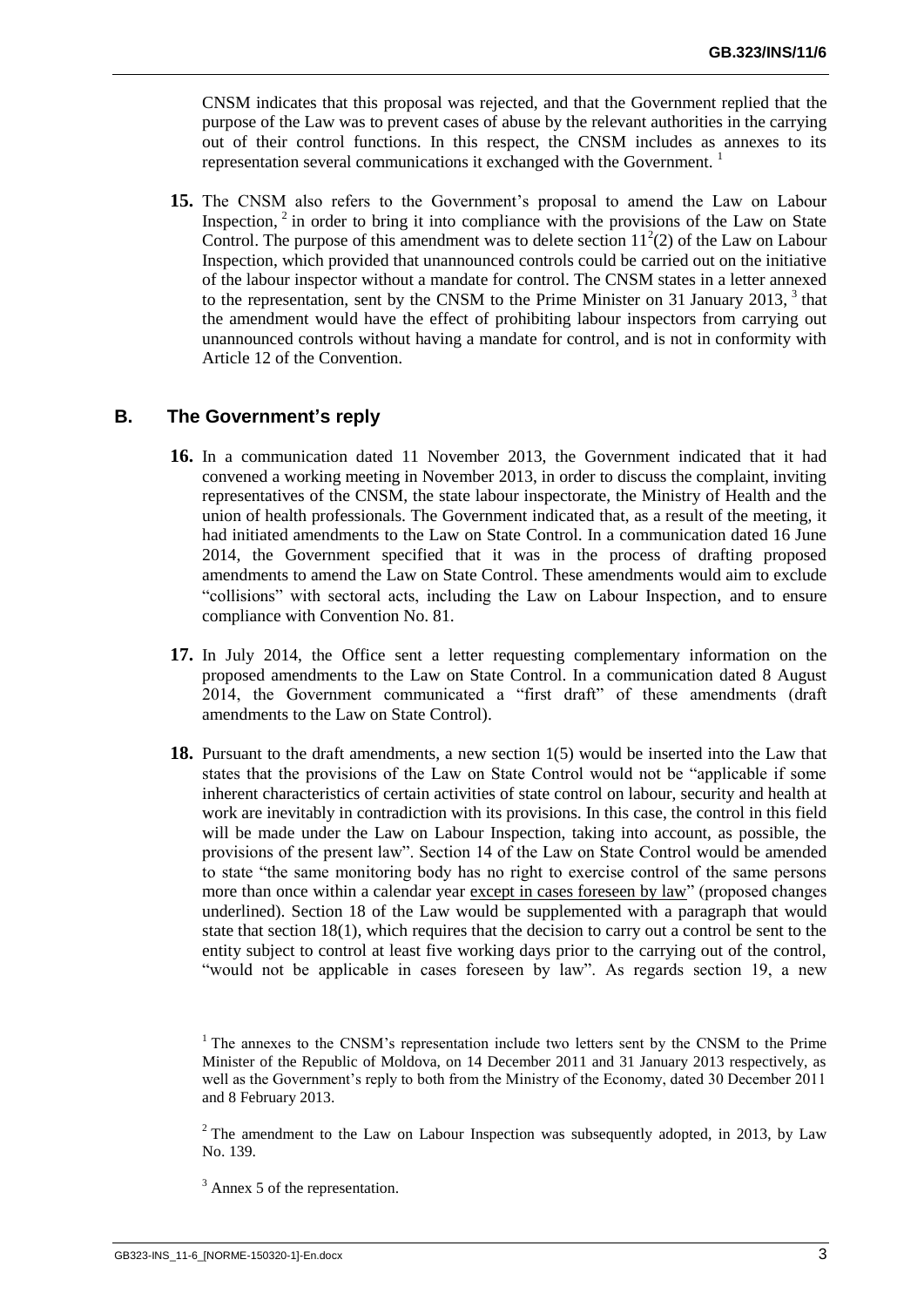section 19(2) would be added to the Law (with the current section 19(2) becoming section 19(3)). It would state that the authority with supervisory functions "can undertake unannounced controls without a risk evaluation in the case of certain situations that represent an obvious imminent danger to health and life, as would be the case following certain petitions from citizens or organizations alleging violations of these rights". The new section 19(3) (previously section 19(2)) would also be amended to state that "unannounced controls may not be carried out on the basis of [unverified information and/or] information coming from an anonymous source except in the case that the information invokes danger to persons' life and health." (proposed deletion in square brackets and proposed addition underlined).

**19.** The Government indicated that a final draft of the amendments, following ongoing dialogue between the Ministry of Labour, Social Protection and Family and the Ministry of Economy, would be submitted at a later date.

## <span id="page-5-0"></span>**C. The complainant's comments on the complementary information provided by the Government**

- **20.** The CNSM, in a communication dated 13 October 2014, states that it does not support the draft amendments to the Law on State Control, and that these amendments do not reflect the proposals made by the CNSM. The complainant indicates that the state labour inspectorate should be removed entirely from the application of the Law on State Control. It asserts that several terms used in the draft amendments are ambiguous and not appropriate for legislation, including the terms "inherent characteristics" and "specific activities".
- **21.** Moreover, the draft amendments do not restore the provisions that had been deleted from the Law on Labour Inspection, pursuant to amendments to this Law adopted in 2013. In this regard, the CNSM indicates that the Law on Labour Inspection should once again be amended in order to restore the deleted section  $11<sup>2</sup>(2)$ , which permitted unannounced inspections by labour inspectors without a mandate for control. The CNSM accordingly considers that the draft amendments need to be improved.
- **22.** The CNSM also refers to another draft bill to amend the Law on State Control (a copy of which is not provided by the trade union) for which the state labour inspectorate is a cosponsor. It indicates that the "disclosure of motives" of this draft bill states that employers have realized that the Law on State Control has reduced the monitoring and operational capacity of the state labour inspectorate, resulting in more frequent breaches of labour and occupational safety and health legislation, and that this has prejudiced the rights of workers. This is evidenced by the increase in occupational accidents and workers' complaints and petitions. The number of petitions brought by workers increased by 50 per cent compared to 2012, and there have been nine more serious occupational accidents in 2013 compared with 2012, as well as ten more fatal accidents. Further, the "disclosure of motives" indicates that "if in 2012, state inspections had contributed to the detection of over one thousand persons engaged in undeclared work, this number was reduced to 287 in 2013", and that this was due in part to the excessive formalities caused by the Law on State Control, which lead to a considerable decrease in the efficiency of controls.

# <span id="page-5-1"></span>**III. The Committee's conclusions**

**23.** The Committee has based its conclusions on its review of the complainant organization's allegations, the reply and complementary information transmitted by the Government and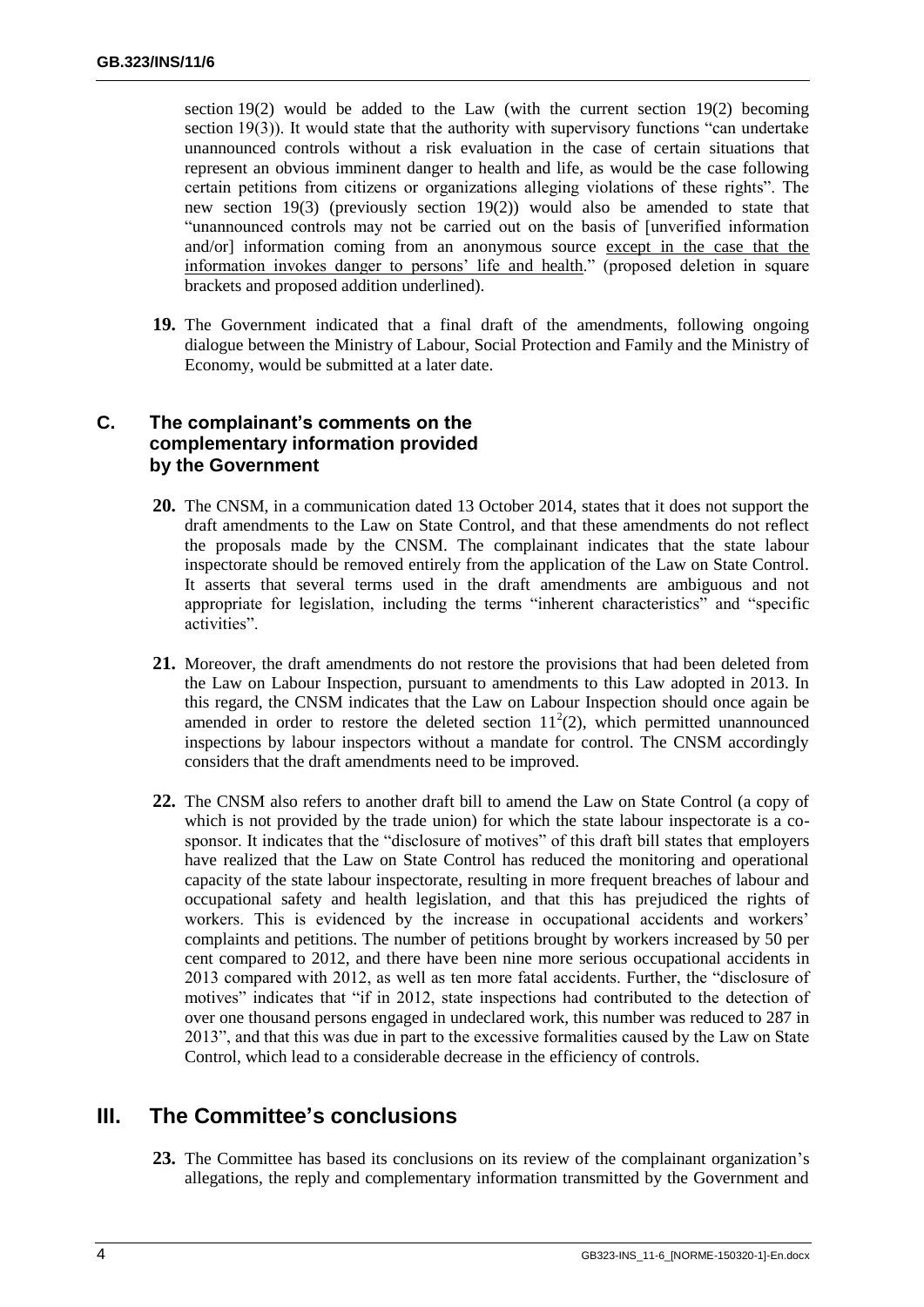the comments of the organization on this complementary information. Account has also been taken of the information communicated by the Government in the framework of its reports on the application of ratified Conventions under article 22 of the ILO Constitution (article 22 reports) and the comments of the Committee of Experts on the Application of Conventions and Recommendations (CEACR).

#### <span id="page-6-0"></span>**A. Preliminary remarks**

- **24.** The Committee notes that the complainant organization claims that the application to the labour inspectorate of Law No. 131 of 2012 on state control of entrepreneurship activities (Law on State Control), as well as the amendments to Law No. 140-XV of 2001 on labour inspection (Law on Labour Inspection) adopted in 2013 by Law No. 139, are not in compliance with the requirements of Articles 12 and 16 of Convention No. 81. The Committee also notes that the Government, in its communications, does not specifically refer to Articles 12 and 16 of the Convention, but does provide the draft amendments to the Law on State Control, which it indicates are aimed at achieving compliance with Convention No. 81.
- **25.** The Committee recalls that Article 12(1) provides that:
	- 1. Labour inspectors provided with proper credentials shall be empowered:
	- (a) to enter freely and without previous notice at any hour of the day or night any workplace liable to inspection;
	- (b) to enter by day any premises which they may have reasonable cause to believe to be liable to inspection; …
- **26.** Article 16 of Convention No. 81 provides that:

Workplaces shall be inspected as often and as thoroughly as is necessary to ensure the effective application of the relevant legal provisions.

**27.** The Committee will first give an overview of the legislative provisions relating to labour inspection in the country (Part B), followed by an analysis of the relevant legal provisions with respect to the requirements of Article 12 (Part C), and subsequently Article 16 (Part D), of Convention No. 81. Finally, it will examine the possible impact on this legislative framework of the draft amendments to the Law on State Control, in light of the requirements of the Convention (Part E).

#### <span id="page-6-1"></span>**B. Overview of the relevant legal provisions**

**28.** The Committee notes that the issues raised by the CNSM concern section 3(g), section 7(2) and (3), section 14(1) and section 18(1) of the Law on State Control, as well as section  $11<sup>2</sup>$ of the Law on Labour Inspection.

#### <span id="page-6-2"></span>*(i) Law on Labour Inspection*

**29.** The Committee notes that the Law on Labour Inspection defines the organization, objectives and responsibilities of the state labour inspectorate. It notes in particular that section 3 of the Law on Labour Inspection defines the tasks assigned to the labour inspectorate as: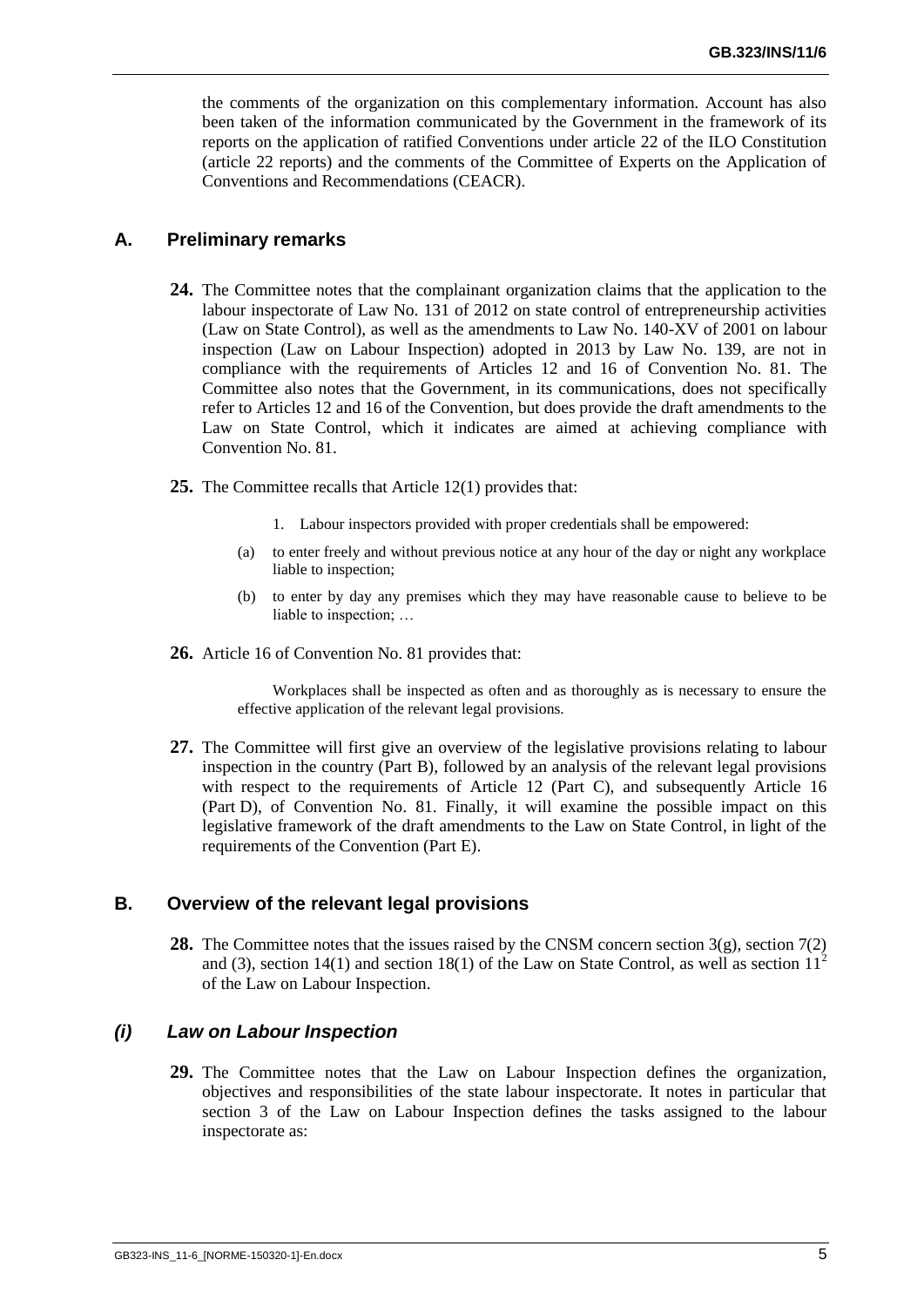(a) ensuring the application of legal provisions and other regulations relating to working conditions and the protection of workers; (b) disseminating information on the most effective means of achieving compliance with legal provisions; and (c) of informing the Ministry of Labour, Social Protection and Family on difficulties connected to the application of the labour legislation.

**30.** Section 8 sets out the rights of labour inspectors when performing their functions. Section 8(1)(a) provides that labour inspectors, when performing the function of a labour inspector, and upon the presentation of their badge, have the right:

> to have unhindered access at any time, day or night, without prior notice to the employer, to workplaces and production premises.

**31.** Section  $11^2(1)$  provides that:

state control over the observance of legislative acts and other normative acts in the field of occupational safety and health, shall be carried out under the decision and order for inspection issued by: (a) the Director of the state labour inspectorate; (b) the Deputy Director of the state labour inspectorate; (c) the Chief of the territorial labour inspection; and (d) the Deputy Chief of the territorial labour inspection.

**32.** The Committee also notes that the Law on Labour Inspection was amended in 2013, pursuant to Law No. 139. Prior to the adoption of Law No. 139, section  $11^2(1)$  of the Law was followed by section  $11^2(2)$ , which stated that unannounced controls could be carried out on the initiative of the labour inspector and without a mandate for control. Section  $11<sup>2</sup>(2)$  was deleted pursuant to section 7 of Law No. 139.

#### <span id="page-7-0"></span>*(ii) Law on State Control*

**33.** The Committee notes that the Law on State Control was adopted in 2012. Section 1 of the Law states that its purpose is to strengthen the legal and institutional basis for the State's monitoring of business activities, and that the Law intends to establish the basic principles of control, as well as procedures for the undertaking of such controls. In this connection, the Committee notes the Government's statement, in a letter dated 30 December 2011 addressed to the CNSM, and annexed to the representation, that the Law aimed to prevent cases of abuse of authority with respect to entrepreneurs in the performance of control functions by the State. The Committee notes that the Law on State Control applies to the activities of  $33$  State institutions, listed in its annex.  $4$  It notes that, pursuant to paragraph 27 of its annex, the Law applies to the activities of the state labour inspectorate.

### <span id="page-7-1"></span>**C. Examination of the conformity of the legislation with Article 12 of the Convention**

**34.** In examining conformity with Article 12 of the Convention, the Committee will analyse the relevant legal provisions first to assess: (i) whether labour inspectors with the proper credentials are empowered to enter freely any workplace liable to inspection, or to enter by day any premises which they may have reasonable cause to believe to be liable to inspection; and, subsequently, (ii) whether inspectors may do so without previous notice.

<sup>&</sup>lt;sup>4</sup> The 33 institutions to which the Law on State Control applies include the tax authorities, the customs service, the pharmaceutical inspectorate, the national medical insurance company, the state inspection for construction, the tourism agency, the consumer protection agency, the national agency for transport safety, the agency for port inspection, the national centre for personal data protection and the council for television and radio.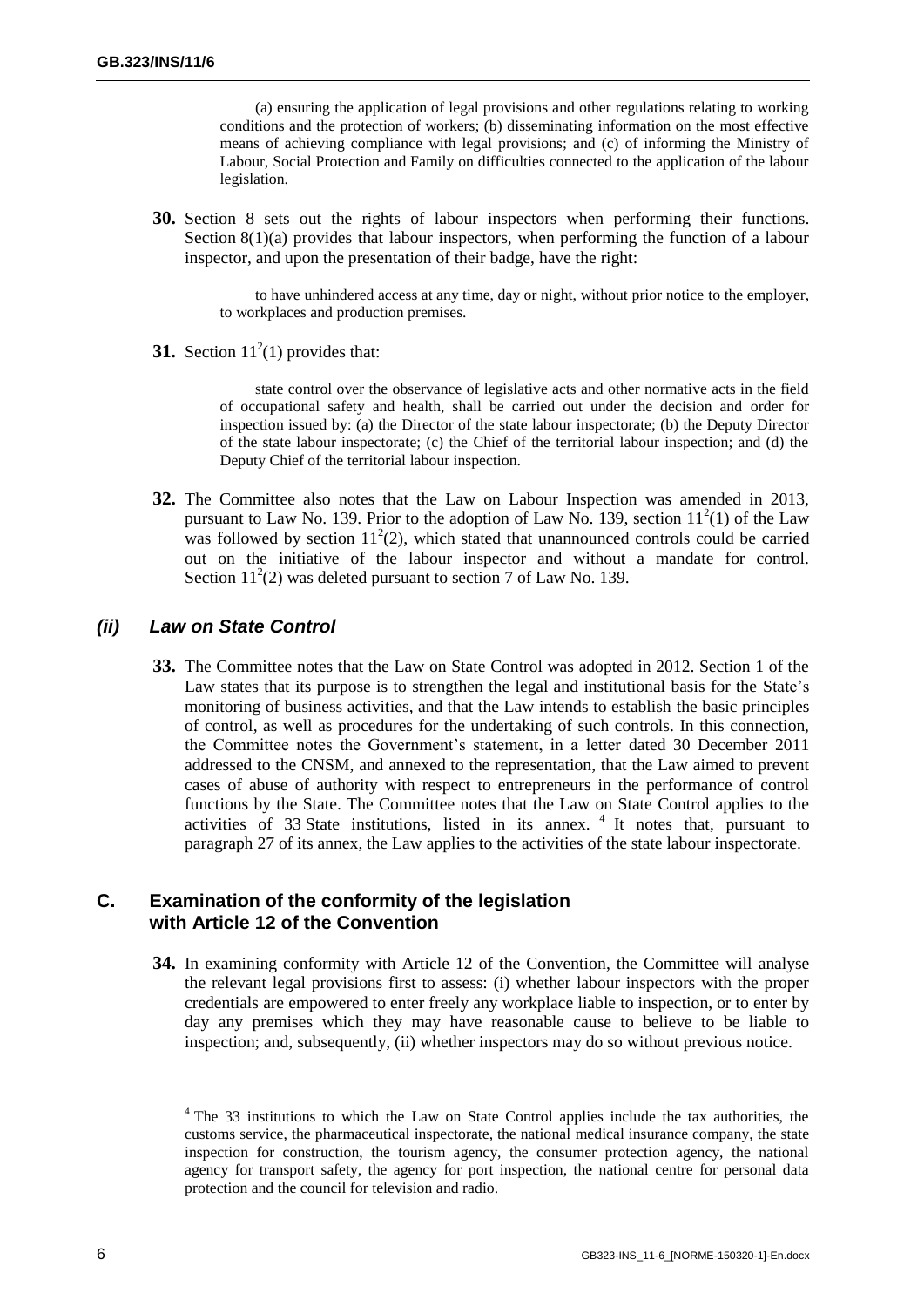#### <span id="page-8-0"></span>*(i) Free entry into workplaces*

- <span id="page-8-1"></span>(a) Amendments to the Law on Labour Inspection
	- **35.** The Committee notes the indication of the CNSM that the amendments made to the Law on Labour Inspection (pursuant to Law No. 139 of 2013) are not in conformity with Article 12 of the Convention. The CNSM states that these amendments to section  $11<sup>2</sup>$  of the Law on Labour Inspection were made with a view to aligning that Law with the Law on State Control.
	- **36.** The Committee notes that section 7 of Law No. 139 provides for the deletion of section 11<sup>2</sup>(2) of the Law on Labour Inspection. Section 11<sup>2</sup>(2) had previously stated that unannounced controls may be carried out on the initiative of the labour inspector, and without a mandate for control.
	- **37.** In this regard, the Committee notes that the amendment to section  $11<sup>2</sup>$  of the Law on Labour Inspection removes the possibility for labour inspectors to undertake an unannounced inspection on their own initiative and without a mandate for control.
- <span id="page-8-2"></span>(b) Law on State Control
	- **38.** The Committee notes the allegation of the CNSM that the Law on State Control is not in conformity with Article 12 of Convention No. 81, as it does not permit labour inspectors with the proper credentials to enter freely any workplace liable to inspection.
	- **39.** In this regard, the Committee notes that section 7(1) of the Law on State Control provides that:

the mandate for control shall be issued by the monitoring body to the authority with supervisory functions.

**40.** Section 7(2) of the Law provides that:

the authority with supervisory functions shall send a request to the body empowered with the right to initiate controls (and empowered to grant a mandate for control) in order to be able to perform a control action.

**41.** Section 7(3) provides that:

the mandate to perform a control will be issued if the control requested is included in the schedule of controls of that authority with supervisory functions, or if the conditions set by the law for unannounced controls are met.

- **42.** In this connection, the Committee notes that section 2 of the Law on State Control defines the term "authority with supervisory functions" as a body concerned with the application of legislation and compliance in its field of competence, which has the power of control (provided by legal acts), but does not have the power to initiate a control or to grant a mandate for control. Section 2 also defines the mandate for control as the administrative act provided by the monitoring body to the authority with supervisory functions, to enable that authority to implement a control. Pursuant to paragraph 27 of the annex of the Law, the state labour inspectorate constitutes an authority with supervisory functions.
- **43.** The Committee accordingly notes that section 7 of the Law on State Control requires the labour inspectorate to request a mandate of control prior to the undertaking of an inspection.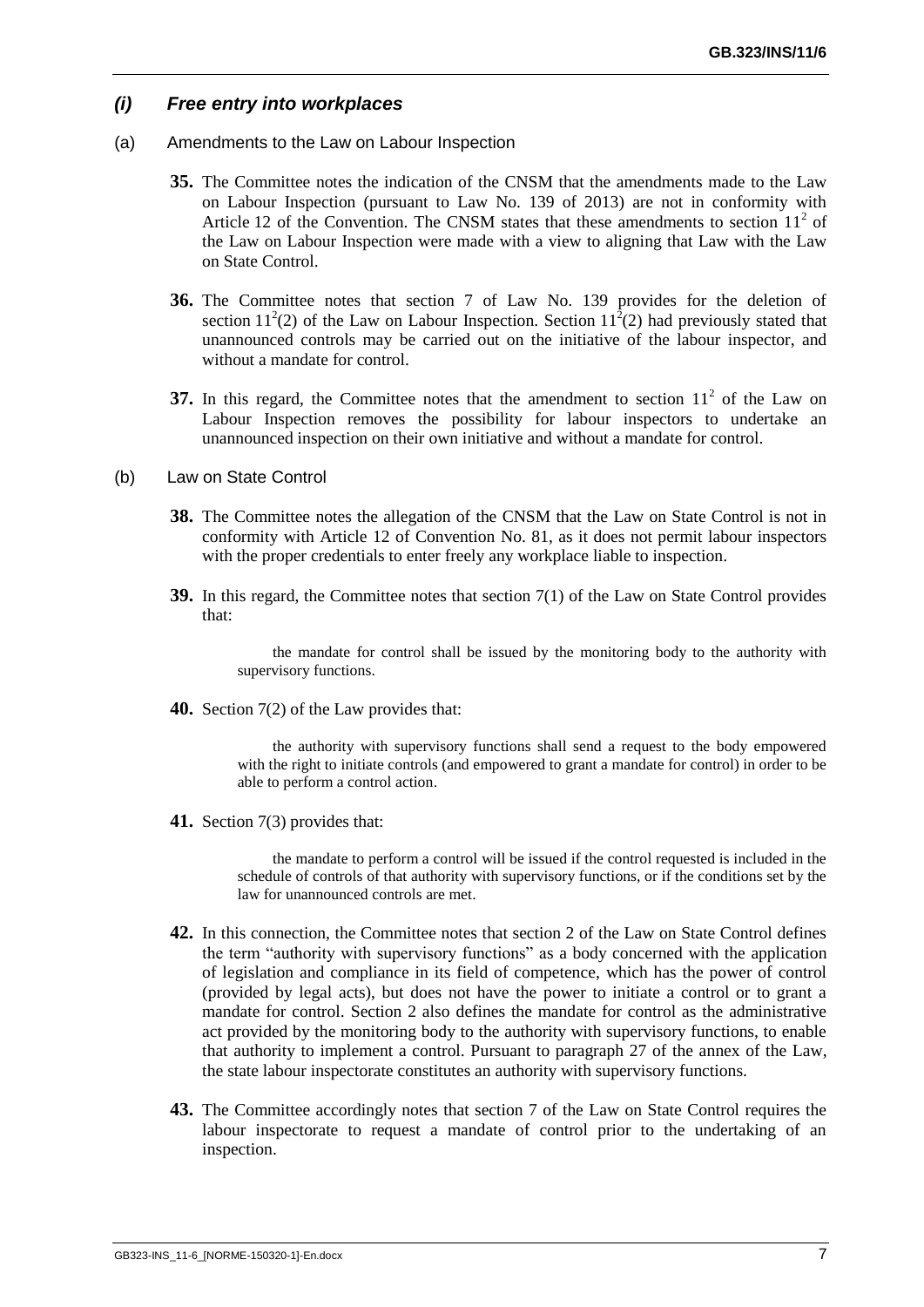#### <span id="page-9-0"></span>(c) Requirements of the Convention with respect to the free undertaking of inspections

- **44.** The Committee recalls that the CEACR, in its General Survey of 2006, examined various restrictions on inspectors' free initiative, including the requirement to obtain a formal authorization issued by a higher authority. In this respect, the CEACR stated that the different restrictions placed in law or in practice on inspectors' right of entry into workplaces could only stand in the way of achieving the objectives of labour inspection as set out in the labour inspection Conventions, and urged the countries concerned to take the necessary steps to eliminate these restrictions.<sup>5</sup>
- **45.** The Committee considers that the effect of section 7(3) of the Law on State Control, together with the deletion of section  $11^2(2)$  of the Law on Labour Inspection, is that labour inspectors do not have the freedom to undertake an inspection on their own initiative, in all cases, including in situations where they have reason to believe that an undertaking is in violation of the legal provisions. The Committee considers that it could be difficult to ensure the protection of workers (the primary objective of labour inspection) if labour inspectors are unable to intervene on their own initiative. The Committee considers that the requirement to obtain prior permission (in this case, a mandate for control) to conduct an inspection in all cases constitutes a restriction on the free initiative of inspectors to undertake an inspection.
- **46.** It accordingly observes that the legal framework does not enable an inspector to enter freely, at any hour of the day or night, any workplace liable to inspection, pursuant to Article  $12(1)(a)$  of the Convention, nor does it enable a labour inspector to enter, by day, any premises which they may have reasonable cause to believe is liable to inspection, pursuant to Article 12(1)(b) of the Convention.
- **47.** *The Committee therefore considers that the requirement to obtain prior permission to undertake an inspection in all cases, pursuant to section 7 of the Law on State Control and following the deletion of section 11<sup>2</sup> (2) of the Law on Labour Inspection, constitutes a restriction on the free initiative of inspectors to undertake an inspection, including where they have reason to believe that an undertaking is in violation of the legal provisions. It accordingly finds that this restriction is not compatible with Article 12(1)(a) and (b) of the Convention.*

# <span id="page-9-1"></span>*(ii) Unannounced visits*

- <span id="page-9-2"></span>(a) Law on State Control
	- **48.** The Committee notes that the CNSM identifies section 18 of the Law on State Control as being incompatible with Convention No. 81.
	- **49.** The Committee notes, in this regard, that section 18(1) of the Law on State Control provides that a notice of the decision to carry out a control shall be sent to the entity subject to control at least five working days prior to the carrying out of the control. Section 18(2) provides that section 18(1) shall not apply in the case of an unannounced control, undertaken pursuant to section 19 of the Law.

<sup>&</sup>lt;sup>5</sup> ILO: Report of the Committee of Experts on the Application of Conventions and Recommendations, Report III (Part 1B), International Labour Conference, 95th Session, Geneva, 2006, paras 265 and 266.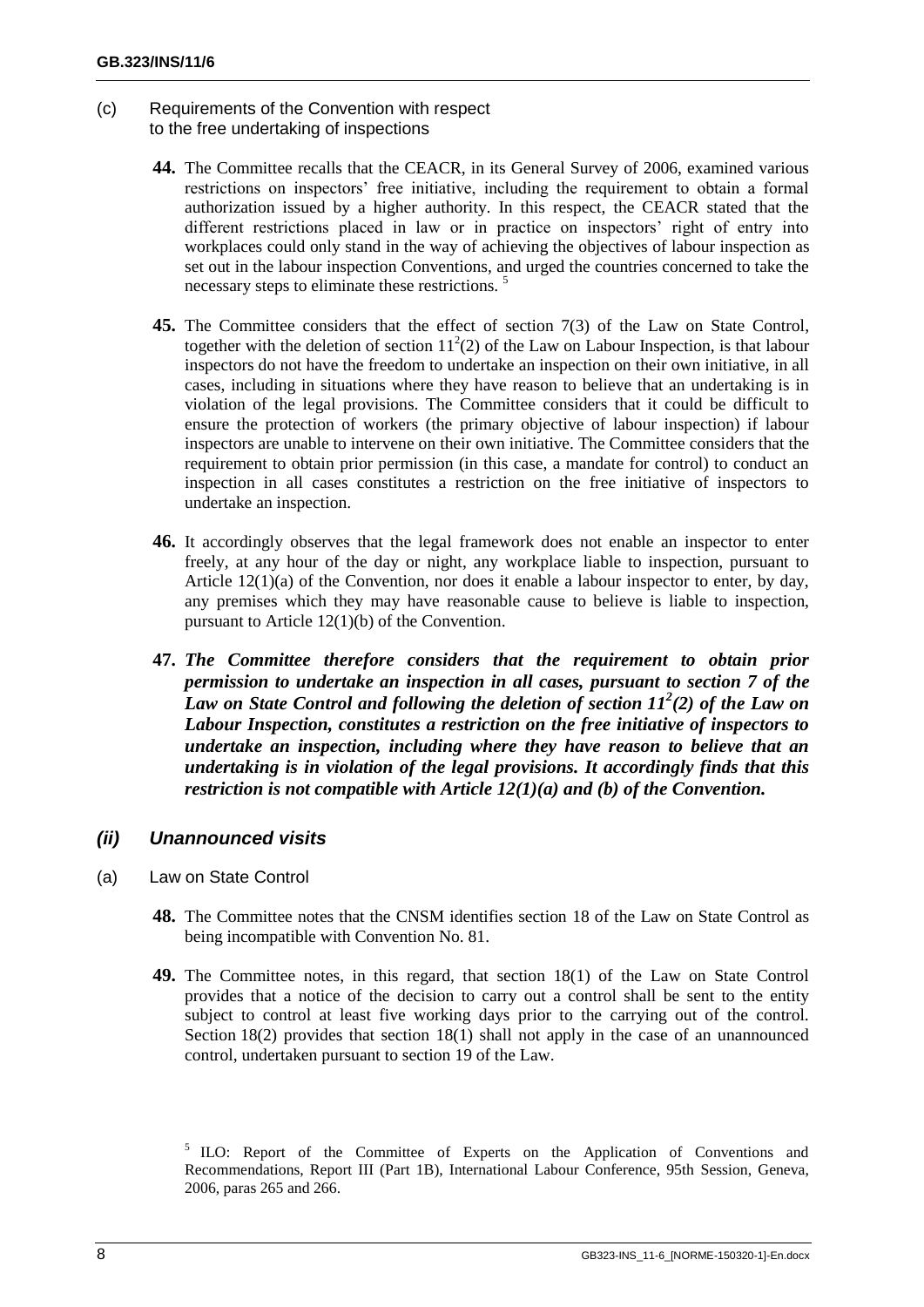**50.** The Committee observes that section 19 of the Law on State Control provides that the authority with supervisory functions can decide, based on a risk assessment, to undertake an unannounced control, irrespective of the established schedule of control, in certain circumstances. Pursuant to section 19(1) of the Law, unannounced controls are permitted in the following cases: (i) follow-up inspections (if it is necessary to verify that recommendations of a previous scheduled inspection have been implemented); (ii) if reliable information (supported with evidence) is available indicating that there has been a violation of the legislation or a situation of emergency which represents an imminent danger to life and/or property or damage to the environment exceeding a specific monetary value; (iii) if the concerned entity has not provided information required under obligatory reporting provisions; (iv) if it is necessary to verify information received during another control of an entrepreneur with whom the entity subject to inspection has economic relations, and only if there is no other method for receiving such information, and if the information is of crucial importance for achieving the objectives of control; and (v) in the case of a request for control from the entity subject to control. Section 19(2) provides that unannounced controls may not be carried out on the basis of unverified information and/or information coming from an anonymous source. Section 19(3) states that unannounced controls cannot be carried out if the authority with the supervisory functions has other direct or indirect methods for getting the necessary information. The Committee therefore observes that section 19 of the Law on State Control empowers inspectors to undertake unannounced inspections in limited circumstances.

#### <span id="page-10-0"></span>(b) Requirements of the Convention with respect to the undertaking of unannounced inspections

**51.** The Committee notes that according to the preparatory work leading to the adoption of the Convention, the first guarantee for the right of free access to premises is that inspectors should be able to, on production of their authority, exercise this right without giving previous notice. The report further states that:

> … only an unforeseen visit could enable the supervising official to discover the real normal conditions of employment and working conditions of an undertaking. If the inspector were required to give notice to the employer in advance of an impending visit, the employer would be able to conceal any trace of an offence which he habitually committed. This would be contrary to the spirit of labour legislation, which naturally requires all those subject to it to comply constantly with its provisions. Moreover, only unexpected visits can give the parties concerned the assurance – or the apprehension – that supervision will be exercised constantly, even though, on account of shortage of staff, it is carried out only at considerable intervals. The unexpected nature of the visit thus counterbalances to some extent its infrequency.<sup>6</sup>

**52.** The Committee also wishes to recall, with reference to paragraph 267 of the CEACR's General Survey of 2006, that the fact that Convention No. 81 provides that inspectors should be allowed to enter workplaces without previous notice does not mean that, where deemed useful or necessary by the inspector, the employer or his or her representative cannot be informed of the time and purpose of the inspection. In this respect, the Committee notes the CEACR's indication that combining unannounced visits with scheduled visits can be an effective practice.<sup>7</sup>

<sup>6</sup> *Organisation of labour inspection in industrial and commercial undertakings*, Preliminary Report, International Labour Conference, 26th Session, Geneva, 1940, p. 116.

<sup>7</sup> ILO: Report of the Committee of Experts on the Application of Conventions and Recommendations, Report III (Part 1B), International Labour Conference, 95th Session, Geneva, 2006.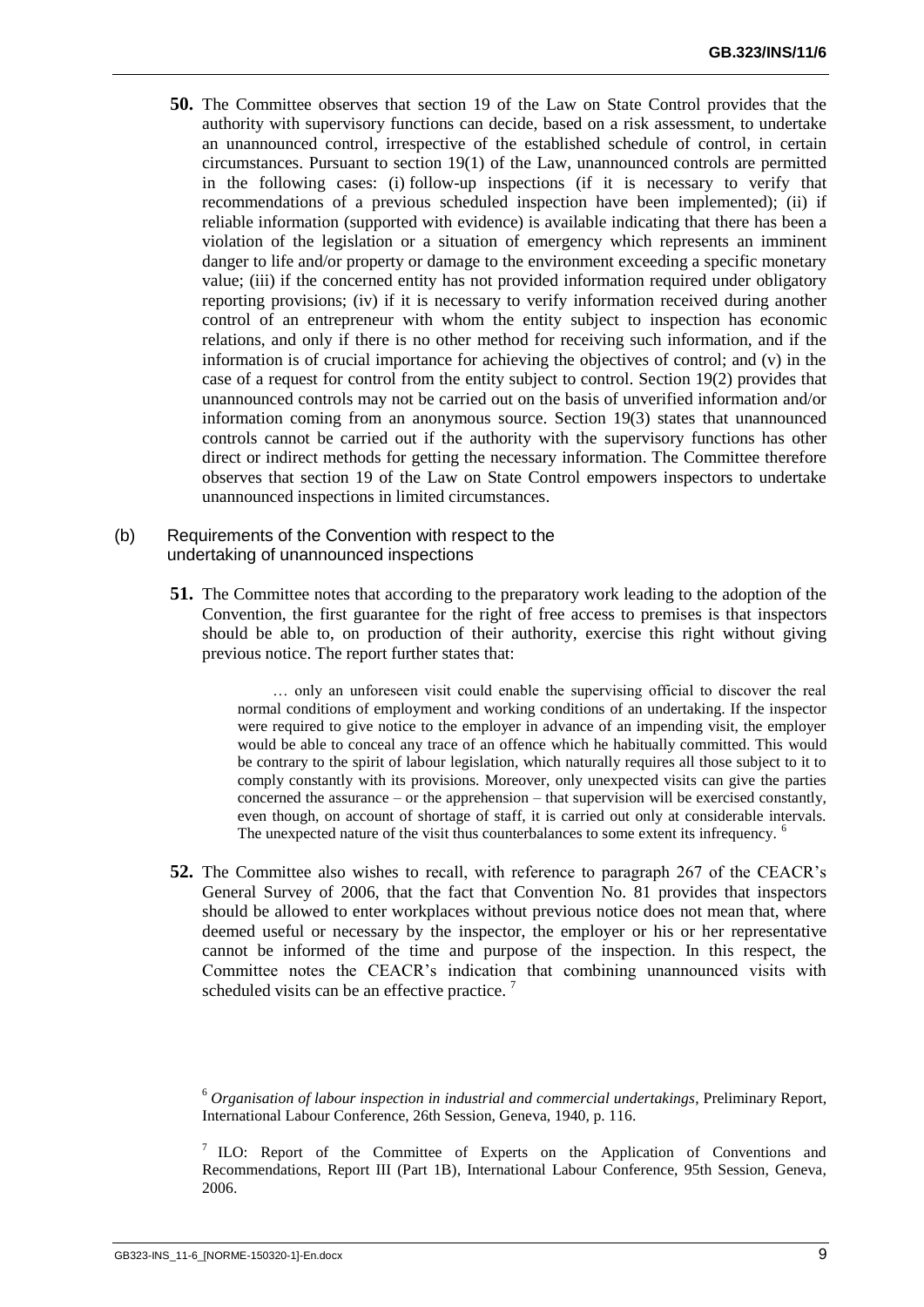- **53.** The Committee observes that sections 18 and 19 of the Law on State Control provide for the undertaking of visits both with and without previous notice. However, it observes that unannounced visits may only be performed in limited circumstances. In this regard, it notes that the possibility for inspectors to undertake unannounced visits appear to be quite narrow, as specified in section 19(1), and in particular preclude, under section 19(2), the undertaking of an unannounced inspection visit pursuant to an anonymous complaint.
- **54.** The Committee is of the view that the decision on whether a visit should be undertaken with or without notice should be solely based on which is better suited to achieving an effective control of the legal provisions that are enforceable by labour inspectors.
- **55.** *Recalling the importance of fully empowering labour inspectors to make visits without previous notice, in order to guarantee effective supervision, the Committee considers that the restrictions on the undertaking of unannounced inspections contained in sections 18 and 19 of the Law on State Control are incompatible with the requirements in Article 12(1)(a) and (b) of the Convention with respect to the undertaking of inspections by labour inspectors without the provision of notice to the employer.*

## <span id="page-11-0"></span>**D. Examination of the conformity of the legislation with Article 16 of the Convention**

**56.** In relation to the application of Article 16, the Committee notes the CNSM's assertion that the Law on State Control, in limiting inspections to a schedule of not more than one inspection per entity per calendar year (according to its section 14(1)), is not in conformity with Article 16 of the Convention. It also notes that the CNSM refers to section  $3(g)$  which provides that other methods of verification should be exhausted prior to undertaking of an inspection.

### <span id="page-11-1"></span>*(i) Schedule of inspections*

- <span id="page-11-2"></span>(a) Law on State Control
	- **57.** The Committee notes that section 14(1) of the Law on State Control, on the periodicity of scheduled inspections, states that the same control body is not entitled to perform a control of the same entity more than once in a calendar year. However, section 14(2) of the Law states that unannounced inspections, carried out pursuant to the provisions of the Law relating to unannounced inspections, and follow-up inspections, are exempt from the provision of section  $14(1)$ . <sup>8</sup> In this respect, the Committee notes that section 19 regulates the undertaking of unannounced inspections, and indicates that these inspections are carried out irrespective of the established schedule of control. The Committee accordingly observes that, in the Law, the concepts of unannounced inspections and unscheduled inspections are equivalent.
	- **58.** With respect to a schedule of inspections, section 15(1)–(3) of the Law on State Control states that each authority with supervisory functions shall develop a quarterly schedule for inspections, which is approved by the body that monitors inspections, and this schedule shall be placed on the website of the State Register of Control. Section 15(4) provides that supervisory bodies are not permitted to alter this schedule or perform an inspection not

<sup>&</sup>lt;sup>8</sup> Section 14(3) of the Law on State Control also states that section 14(1) does not apply in the case of the reorganization or liquidation of the entity subject to control.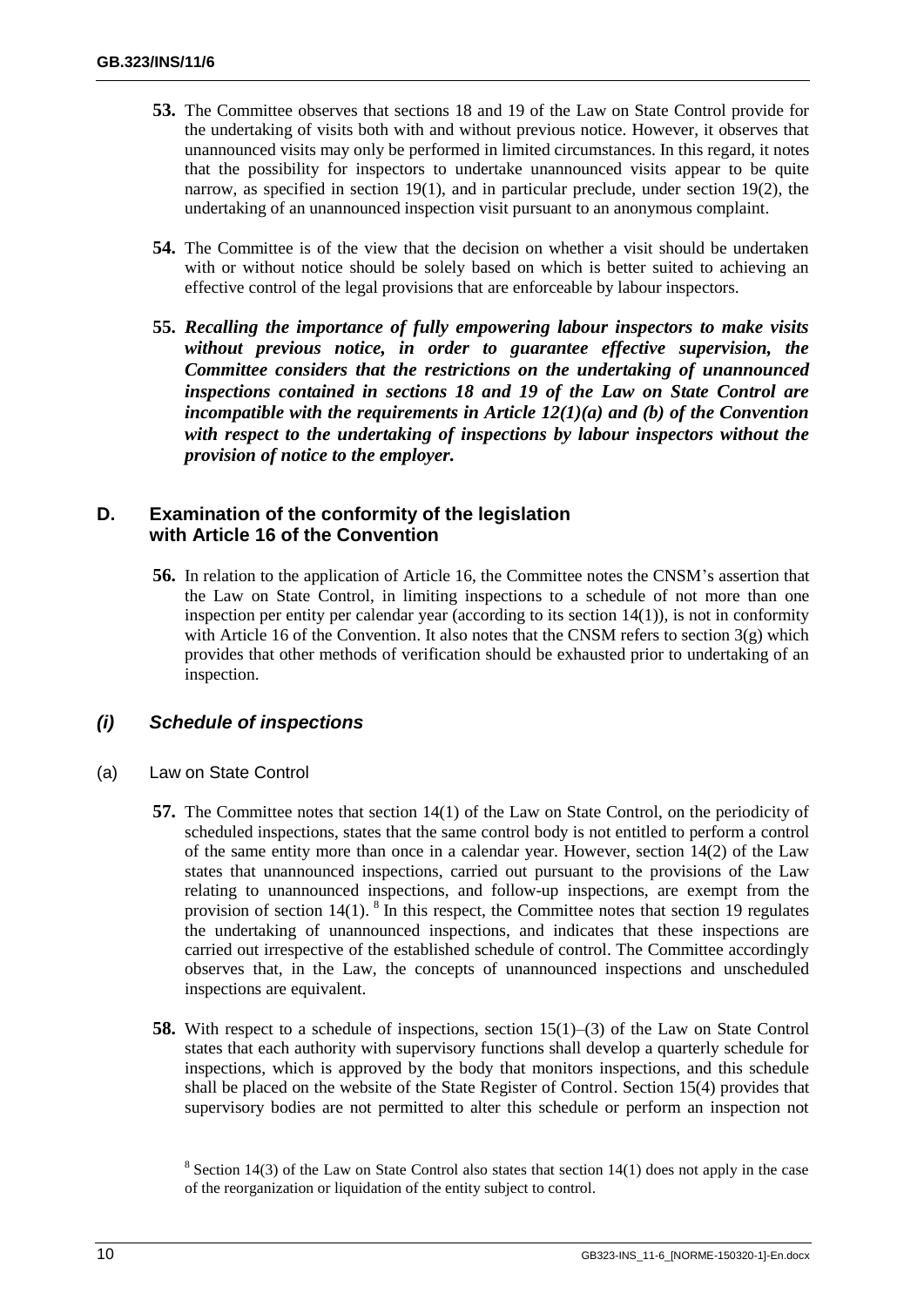foreseen in the schedule. Section 16 provides that the schedule for inspections shall be developed based on a number of criteria, including: the degree of danger of the activities performed by the entity subject to control; the number of persons employed; the qualifications of those employed; the volume of production; the number of previous violations detected; the presence of reliable and verified evidence of possible violations or suspicious operations; the types of activities performed by the entity subject to inspection; and the date of the last inspection.

#### <span id="page-12-0"></span>(b) Requirements of Article 16 of the Convention

- **59.** The Committee observes that the criteria used when preparing a schedule for inspections appears to include a number of important factors that should be taken into account when planning inspections. In this regard, the Committee considers that inspection plans can be a useful tool for a labour inspectorate to maximize its effectiveness, establish priorities and focus resources. However, such inspection plans should not prevent the undertaking of a sufficient number of unscheduled and unannounced inspections prompted by complaints or other reports, in order to ensure the effective application of the relevant legislative provisions.
- **60.** With respect to the number of unscheduled and unannounced visits that may be carried out, the Committee recalls that section 19 of the Law on State Control provides the specific criteria and limitations for the undertaking of such inspections. The Committee observes, with reference to paragraphs 50 and 55 above, that the criteria for the undertaking of such inspections appear to be narrow, and do not include in particular the possibility of undertaking such an inspection pursuant to an anonymous complaint or on the basis of unverified information. Therefore, while recognizing the benefits of a system that combines both scheduled and unscheduled/unannounced visits, the Committee observes that the limitations on the undertaking of unscheduled visits, coupled with the restrictions on the number of permitted scheduled visits, could constitute an obstacle to the undertaking of inspection visits as is necessary to ensure the effective application of the relevant legal provisions.
- **61.** *The Committee considers that the undertaking of inspection visits according to a schedule is not incompatible with Article 16 of the Convention, to the extent that this schedule does not preclude the undertaking of a sufficient number of unscheduled visits. It also considers that the particular limitations on the carrying out of unscheduled inspections contained in section 19 of the Law on State Control constitute an impediment to the carrying out of inspections as often and as thoroughly as is necessary to ensure the effective application of the relevant legal provisions.*

### <span id="page-12-1"></span>*(ii) Exhaustion of methods of verification prior to inspection*

- <span id="page-12-2"></span>(a) Law on State Control
	- **62.** The Committee notes that section 3 of the Law on State Control outlines 12 basic principles for inspections, including that inspections shall only be performed if absolutely necessary for carrying out the functions of the monitoring authority, and only when other means to verify compliance with the law have been exhausted (section  $3(g)$ ).

<sup>9</sup> The other principles outlined in section 3 of the Law on State Control are: prevention of violations of legislation through monitoring advice; objectivity and impartiality; monitoring on the basis of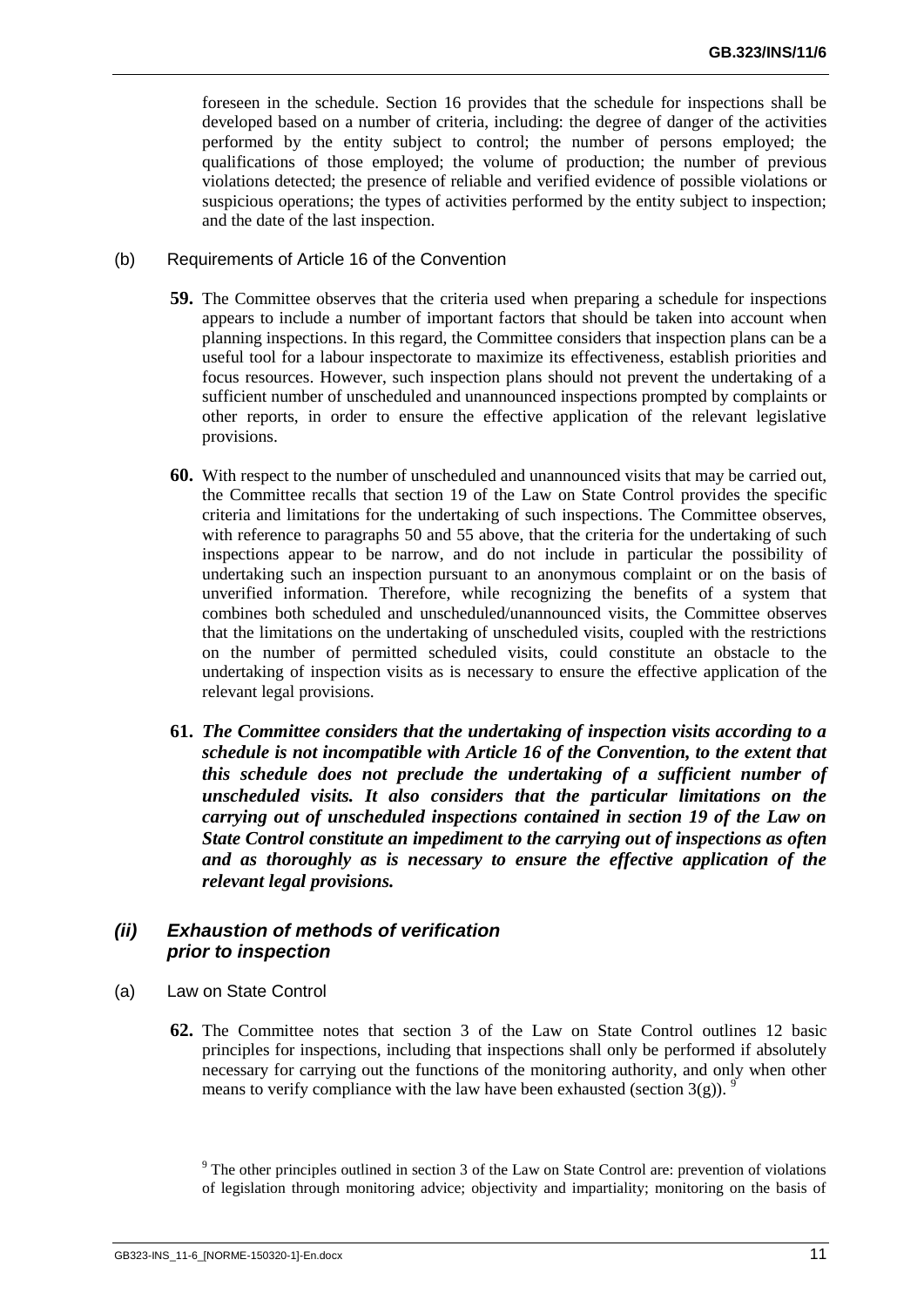- <span id="page-13-0"></span>(b) Requirements of Article 16 of the Convention
	- **63.** The Committee notes that, according to the preparatory work leading to the adoption of the Convention:

… it is necessary … to make certain that inspections are carried out at sufficiently frequent intervals, so that the inspector's supervision is continuous in character. A visit of inspection, even when the inspector finds no occasion to make an observation or issue an order, is still useful. It gives the inspector an opportunity for taking preventive steps and giving advice and instruction. On the other hand, if visits are infrequent, their deterrent effect is reduced, and employers may be encouraged to break the law. <sup>10</sup>

The Committee recalls that the objective of the Convention is the effective enforcement of the legal provisions relating to conditions of work and the protection of workers, and that this should be the primary criteria when determining whether an inspection should be carried out.

**64.** *The Committee accordingly considers that the limitations placed on the undertaking of inspections until other means to verify compliance with the law have been exhausted, pursuant to section 3(g) of the Law on State Control, appear not to be compatible with the principle contained in Article 16 of the Convention.*

## <span id="page-13-1"></span>**E. Examination of the draft amendments to the Law on State Control, in light of the requirements of the Convention**

- **65.** The Committee notes that, following the representation submitted by the CNSM, the Government elaborated draft amendments to the Law on State Control. The Government provided a concise draft of these amendments with its communication dated 8 August 2014. The Committee notes the Government's indication that these amendments constitute a first draft, and that a final draft would be submitted at a later date. It also notes that the CNSM does not support these draft amendments and considers that they need to be improved.
- **66.** With regard to the content of the draft amendments, the Committee refers to paragraph 18 above, which outlines the specific revisions proposed by these amendments. The Committee notes that these draft amendments relate to several of the issues in the legal framework identified above, and concern in particular the following questions: the scope of application of the Law on State Control (section  $1(5)$ ), the frequency of controls (section 14), the provision of notice prior to the undertaking of an inspection (section 18) and the possibility of carrying out unannounced controls (section 19). It also notes that the

risk assessment; presumption of compliance for the person subject to inspection; regulatory transparency: acting within the mandate provided to perform controls; proportionality respect to the duration of monitoring; recording all actions and monitoring undertaken; the right to appeal a decision taken and receive compensation in the case of damage; the prohibition of vested interest of the inspector; and preventing damage or the suspension of activities for the person subject to inspection.

<sup>10</sup> *Organisation of labour inspection in industrial and commercial undertakings*, Preliminary Report, International Labour Conference, 26th Session, Geneva, 1940, p. 231.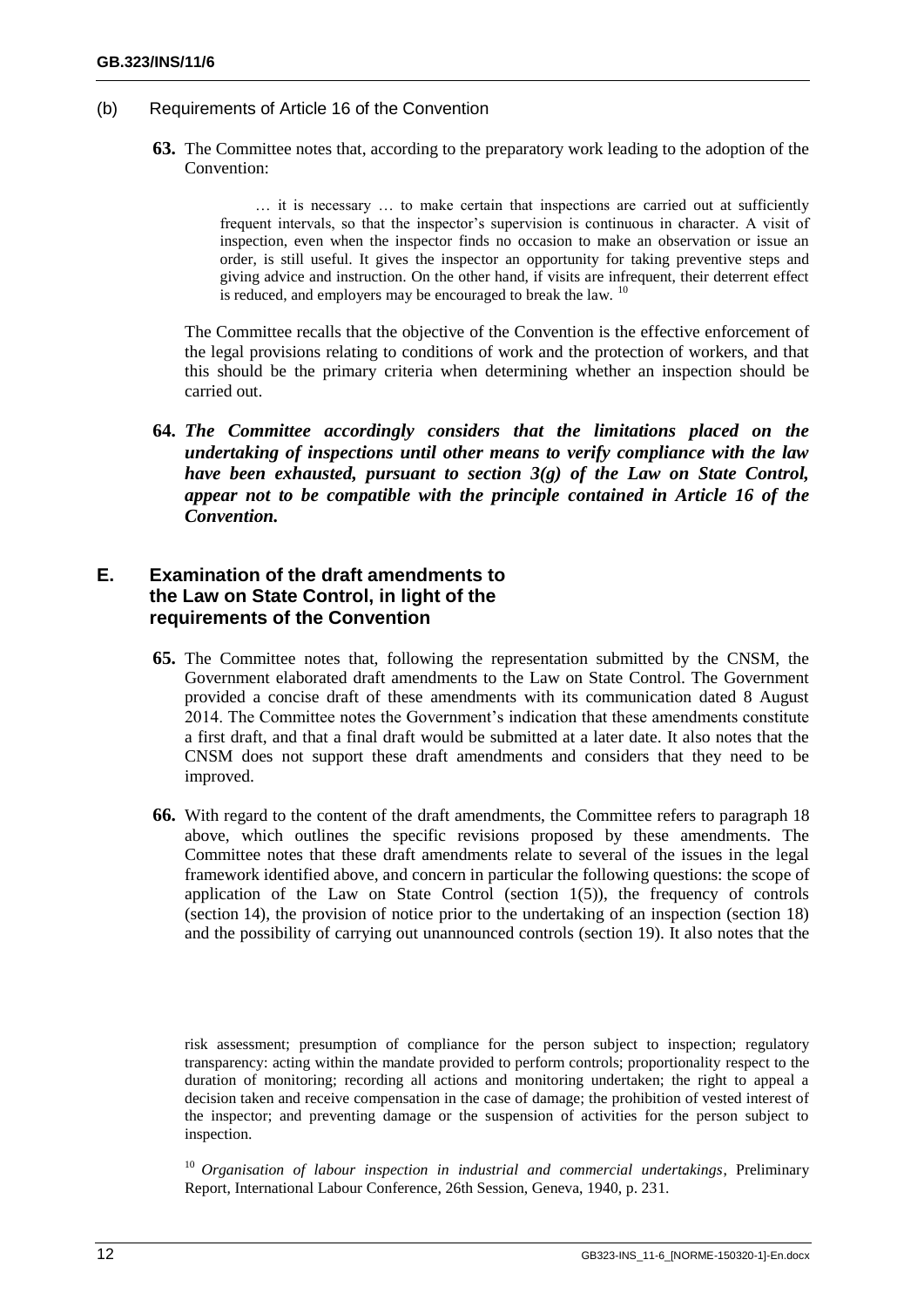draft amendments do not propose revisions to the provisions in national law requiring a mandate prior to the undertaking of an inspection.  $\frac{1}{1}$ 

- **67.** With regard to the scope of application of the Law, the Committee recalls that the draft amendments would insert a new section 1(5) into the Law on State Control that states that the provisions of the Law would not be "applicable if some inherent characteristics of certain activities of state control on labour, security and health at work are inevitably in contradiction with its provisions. In this case, the control in this field will be made under the Law on Labour Inspection, taking into account, as possible, the provisions of the present law". The Committee observes that the amendments do not define what constitutes an "inherent characteristic" of the activities of the state labour inspectorate. The Committee accordingly considers that this unclear concept of "inherent characteristics" would make it difficult to determine where, in cases of contradiction, the Law on Labour Inspection would apply instead of the Law on State Control.
- **68.** With regard to the frequency of controls, the Committee notes that pursuant to the draft amendments, section 14 of the Law on State Control would be amended to state "the same monitoring body has no right to exercise control of the same persons more than once within calendar year except in cases foreseen by law" (proposed changes underlined). With reference to its considerations made in paragraph 61 above, the Committee observes that the legislation in force does not appear to identify the specific "cases" for which the frequency of visits could be more than once a year.
- **69.** With respect to the provision of notice, the Committee notes that the proposed amendments would supplement section 18 of the Law to state that section 18(1), which requires that the decision to carry out a control be sent to the entity subject to control at least five working days prior to the carrying out of the control, "would not be applicable in cases foreseen by law". With reference to its considerations raised in paragraph 55 above, the Committee observes that the legislation in force also does not appear either to identify the specific "cases" for which notice of five working days prior to the undertaking of a control would not be applied.
- **70.** With regard to the possibility to carry out unannounced controls, the Committee recalls that the amendments would revise section 19 of the Law to state that the authority with supervisory functions "can undertake unannounced inspections without a risk evaluation in the case of certain situations that represent an obvious imminent danger to health and life, as would be the case following certain petitions from citizens or organizations alleging violations of these rights". Section 19(3) (previously section 19(2)) would also be revised to state that "unannounced controls may not be carried out on the basis of [unverified information and/or] information coming from an anonymous source except in the case that the information invokes danger to persons' life and health" (proposed deletion in square brackets and proposed addition underlined). The Committee notes that the proposed amendments to section 19 of the Law on State Control would marginally expand the situations under which unannounced visits could be undertaken by labour inspectors. Nonetheless, and with reference to paragraph 55 above, it observes that the circumstances under which unannounced visits could be undertaken remain limited, and would allow unannounced inspections based on an anonymous complaint only if the person making the complaint refers to a danger to a person's life and health.

# **71.** *The Committee accordingly considers that the draft amendments, as currently worded, do not address the issues referred to in paragraphs 47, 55, 61 and 64 above, concerning the application of Articles 12 and 16 of the Convention.*

<sup>11</sup> Section 7 of the Law on State Control and section  $11<sup>2</sup>$  of the Law on Labour Inspection, as amended.